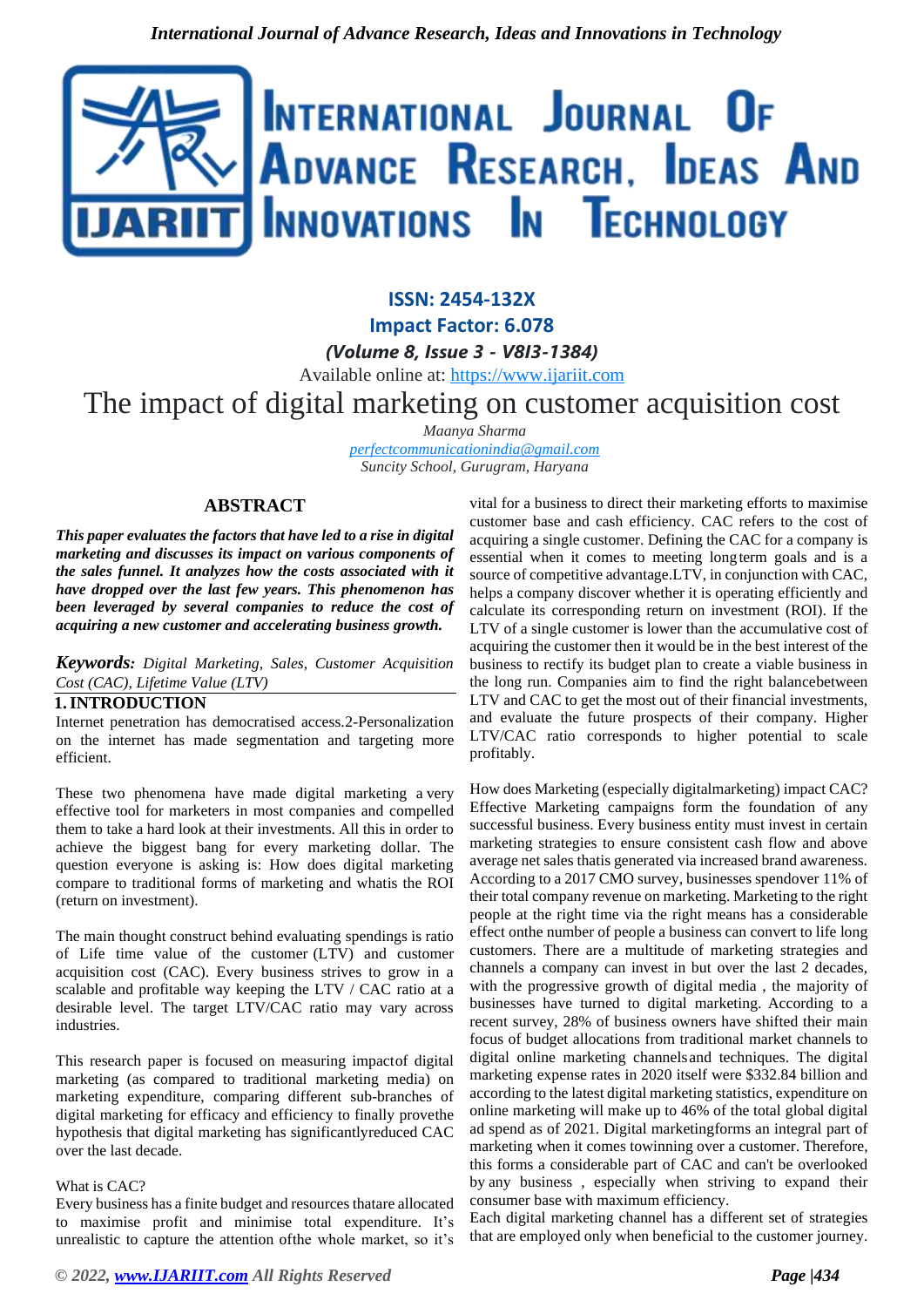# *International Journal of Advance Research, Ideas and Innovations in Technology*

It is important to keep a business's sales route full and convert maximum leads into validated customers. A buyer's journey can be visualised as an inverted funnel where the wider end represents prospective people for a particular product or service and each time the prospect becomes closer to buying the product the consumerheads towards the mouth of the funnel.

## **2. METHODOLOGY**

In this paper, we will be looking at previous studiesand published articles to further understand the relevance and impact of digital marketing on customer acquisition cost.

 $\triangleright$  Digital marketing impacts all parts of themarketing funnel. Therefore, it impacts the cost of all types of marketing interventions

#### **2.1 Awareness**

Businesses must market themselves and establish a minimum level of awareness in order for them to generate any sales. To start with, businesses invest invarious exposure strategies to foster a sense of familiarity among prospects. Over the course of the last 2 decades, increased visibility on internet platforms has incentivised businesses to invest in digital marketing platforms, including:

- **o Email marketing**
- o **Social media marketing**
- o **PPC Advertising**
- **o Content marketing**
- o **SEO**

Due to democratized access of the internet, people have been granted immediate access to these digitalchannels, resulting in increased online market visibility that works to the advantage of businesses by increasing the net lead generation.



#### **2.2 Consideration**

Businesses often put in time and money in marketingefforts that don't even target the right audience whichleads to poor lead generation and lower overall sales.Digital marketing can bring the best out of a businesses' limited marketing strategies and target audiences via internet algorithms. This segmentationhelps growing businesses spend their limited funds on potential customers and narrow their focus to enforce efficient targeting. After becoming aware of the brand's products, consumers take the initiative tolook further into the business to decide whether the product adds some value to their lives. Another perk of digital marketing strategies is the pool of authenticbrand information that the customers have access to from just about anywhere. This instant connection makes the consumer feel closer to the brand and startto feel more invested as they dive into the brand itself. Some digital channels include -

- **o Landing pages, a well-informed website**
- **o Review pages**
- **o E-books**
- **o Webinars**
- **o Video marketing**
- **o Blogs**
- **o Live chats**

#### **2.3 Conversion**

Digital marketing has prompted instant global interaction between consumers and businesses. Through this interaction, businesses have apprisedcustomers with essential information that pushes them to convert more easily than standard traditional media do. Additionally, brands have changed their customer service accordingly to benefit the newmarketing scenario of the new generation.

Consumers look to purchase products from brandsthey deem to

be trustworthy, authentic, and easy tonavigate. Some techniques that prompt conversioninclude -

- **● Free trials**
- **● Demos**
- **● Drip campaigns**
- **● Well informed user guides**

#### **2.4 Retention**

The money spent to acquire a customer is potentiallywasted if there are no retention strategies in place. Digital marketing channels offer a multitude of waysto bring customers back to make another purchase and reactivate customers that have stopped engaging with the brand. A mere 2% increase in customer retention for a business has the same financial effectas a 10% decrease in costs. This makes businesses more inclined to strengthen their retention strategiesby investing more in digital channels featuring personalized content, marketing automation, consumer data and analytics and strong web design and mobile applications. Some of these digital-media based strategies incorporate-

- **o Retargeting ads**
- **o Card abandonment emails**
- **o Follow-up email campaigns**
- **o Limited time offers, discounts, couponcodes**
- **o Loyalty programs**
- **o Case studies**
- $\triangleright$  Digital marketing reduces expenditure due to increasing internet usage and personalization

Since the advent of telecommunication networks in 2000, the number of internet users have skyrocketed,connecting almost 4.95 billion people worldwide.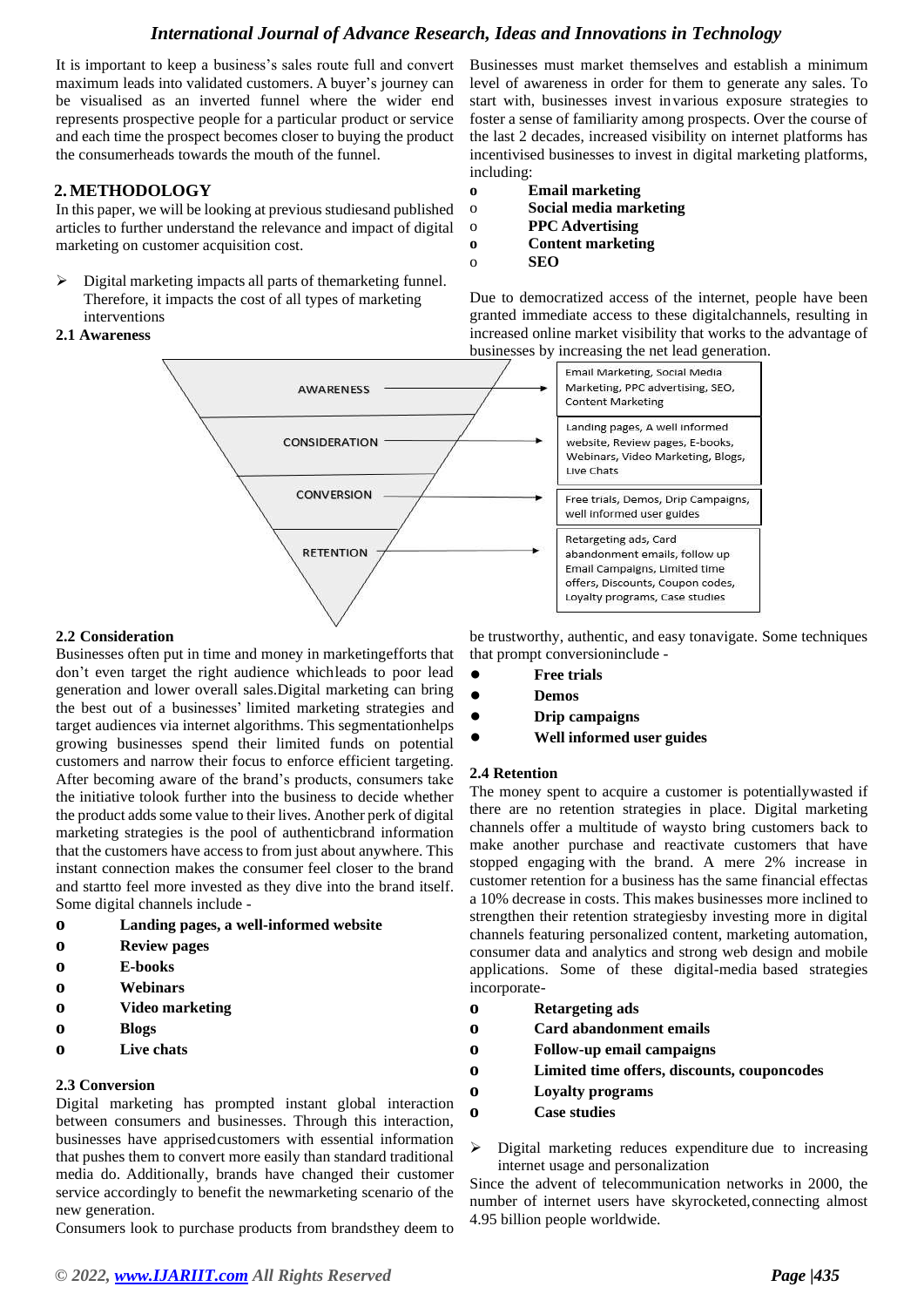# *International Journal of Advance Research, Ideas and Innovations in Technology*

This has changed the way consumers look for products and indirectly affected the way businessesapproach consumers. 96% of consumers learn more about brands online than through traditional marketing; this change in consumer consumption has shifted the marketing focus of businesses from traditional to digital, media-based strategies. These strategies not only make use of the increased onlinemarket but also take advantage of the instantaneousconnection that the internet has to offer.

Digital marketing has a broad range of channels. These channels are characterized by three main features – broad marketing reach, personalisation andinstant engagement. The collective use of these three features has effectively reduced the overall marketing costs compared to traditional marketing media as elaborated below –

1) Email Marketing – It's an effective marketing strategy that facilitates much needed customer engagement with almost 4.3billion active users as of 2022. Email marketing is affordable and earns the company an above average ROI by targetingnew customers and re-engaging old customers to either complete or make a new purchase. On an average, a business spends anywhere from \$300-\$500 per month on email marketing with additional costs of customizing the email campaign whereas a week of advertising via newspapers wouldround off to anywhere between \$200-\$300,000 for a slot in a well-knownmagazine.

2) Social Media Marketing- Businesses have turned their attention from the limited exposure provided by traditional marketing tothe 3.69 billion social media users in hopes of capturing a small portion of this online market. According to an early 2020 survey carried out among marketing leaders from 29 countries, 83% of respondents reported usingsocial media as a main digital channel for their marketing strategy. This increased investment in social media marketing is due to the vast marketing reach and inexpensive nature of the channel. The marketing strategies that can be employed on the varioussocial media platforms include blog posts, demographics, and videos to drive maximum customer interaction. On an average, a social media marketing strategy can bring costs to as low as \$800 to \$1200, depending on the number of networks the brand wants to associate itself with. In contrast, the average cost of billboards equals to \$300-\$30.000 fora four week period depending on the size, duration and type of billboard.

3) Content Marketing – Customer engagement and interaction forms the basis of content marketing. This drives almost 3 timesas many leads and costs 62% less than outbound marketing. Good visual and quality content can roughly drive costs anywhere up to \$2000-\$10000 every month. With backing of quality SEO services, it can provide audiences interestspecific content via different online channels that in turn boosts the online presence and authority of the brand. Content marketing supports consistentbranding to the targeted audience while maintaining healthy website traffic with minimum costs. It incorporates infographics,videos, case studies and other visual components. Visuals, an important part of content marketing, have proven to be moreengaging than publicizing content via traditional marketing alone. Investment in different types of content marketing pays offin the form of higher website traffic, which expands marketing reach of businesses while costing significantly less than the average

cost of \$4,125 to \$6,320 of direct mail.

4) Pay per click- PPC advertising has become a great investment opportunity for businesses and has acted as a huge

business driver for 74% of brands (according to survey) by bringing in a lot of website traffic. PPC costs range anywhere between \$2825-\$5700 per month, every penny of which goes into targeting the right audience via segmentation,which is not possible through traditional marketing campaigns. One such example is billboards: it is not audience specific, can cost anywhere between \$3600-\$360000 and provides no estimate of the ROI or the number of people that have actually seen the campaign. Another perk of PPC is that it's a very flexible medium of marketing: adjustments and spontaneous edits can be made unlike billboards, that have limited flexibility and can only be accessed duringlimited hours.

5) SEO- A good SEO strategy drives organictraffic to a business' website that consequently affects net online sales. This popular inbound marketing strategy makes use of intuitive design elements, seamless navigation, and valuable information to draw in the maximum percentage of internet traffic.According to the Forrester group, SEO marketing with its microconversions, clear CTA and optimized website pages can drive the conversion rate up to 200%. This higherconversion rate can also be an effect of SEOintegrated with the PPC marketing channel. SEO optimises the overall costs by targetingthe right people, averaging to about \$7200-\$60,000 a year. Direct mail, on the other hand, can cost up to \$49,000-\$151,680depending on the postage, mailing lists, contracting designers etc.

6) Webinars – This is a cost effective alternative to hosting in-person events. Webinars are easily accessible and can beviewed by a lot more people compared to traditional marketing events. With the rise ofdigital media and related increased online communication and advertising reach, business owners have shifted their focus to webinars and online press releases due to itscost effectiveness: this mode of marketing costs an average of \$89-\$429, which is substantially lesser than the cost of a press release (ranging anywhere from \$50-\$2500 every month depending on the postage andlength of the release)

## **3. SUMMARY AND INFERENCE**

In this research paper we tried to understand the impact of digital marketing in regard to customeracquisition costs by analysing and comparing theaverage costs associated with popular digital marketing channels to traditional marketing channels and their consequent effect on the overall customer acquisition costs ( CAC) . Digital marketing channels when incorporated inthe businesses' marketing strategies can make marketing much more efficient and effective . It makes use of targeting via segmentation , personalised content and instantaneous connectivity to reach out and have a more effective impact on the consumer purchasedecision. Digital marketing reduces the net CAC by optimizing cost of getting in touch with theconsumer , employing effective marketing-retention strategies and interactive consumer to marketer sessions. By optimizing the conversion and retention rates , businesses generate higher revenues and maximize their profit .With the increased visibility supported by these digital forums , businesses have driven maximum traffic to their websites that have positively affected the brand awareness and has transcended the marketing reach of traditional media channels.

#### **4. REFERENCES**

- [1] Becket, Xander. 2021. "The Cost of Advertising Nationally Broken Down by Medium (2019)." WebFX. https:/[/www.webfx.com/blog/business-advice/](http://www.webfx.com/blog/business-advice/) the-costof-advertising-nationally-broken-dow n-by-medium/.
- [2] Chabot, Jessica. 2018. "Increasing Customer Retention and Loyalty with Digital Marketing." Millennium Agency.